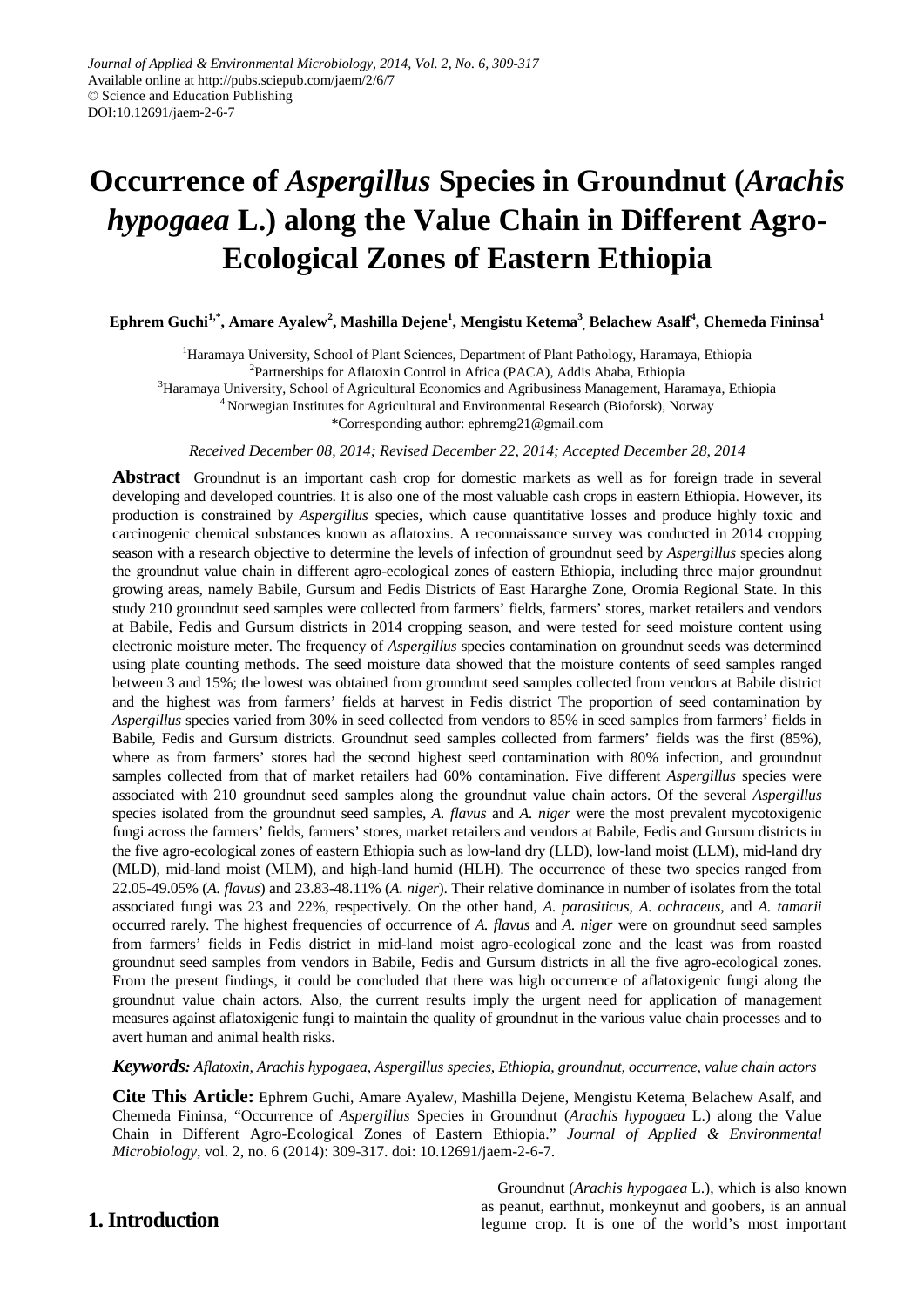oilseed crops  $[1]$ , ranking as the  $13<sup>th</sup>$  most important food crop and  $4<sup>th</sup>$  most important oilseed crop of the world  $[2]$ , and is cultivated in more than 100 countries in six continents [\[3\].](#page-7-0) Groundnut kernels contain 40-50% fat, 20- 50% protein and 10-20% carbohydrate and are rich in vitamins and minerals [\[4\].](#page-7-1)

Cultivated groundnut originated from South America [\[5\].](#page-7-2) Its cultivation is mostly confined to the tropical, subtropical, and warm temperate (zones) countries between 40°N and 40°S latitude. It is currently grown on 25.2 million hectares worldwide with a total production of 35.9 million metric tons and productivity of 1.425 tons per hectare, with developing countries in Asia (66%) and Africa (25%) as the major producers [\[6\].](#page-7-3) In 2009, China, India and the United States were the three largest producers of groundnut [\[7\].](#page-7-4)

Groundnut kernels are consumed directly as raw, roasted or boiled kernels or oil extracted from the kernel is used for culinary purpose. Oil pressings, seeds, and the haulms of groundnut are used as animal feed, while the oilcake is used as an industrial raw material and fertilizer [\[8\].](#page-7-5) These multiple uses of groundnut plant make it an excellent cash crop for domestic markets as well as for foreign trade in several developing and developed countries.

Groundnut is relatively new to Ethiopia. It was introduced from Eritrea to Hararghe in the early 1920s by Italian explorers [\[9\].](#page-7-6) Major groundnut producing areas in Ethiopia are Babile, Gursum, Beles, Didessa, Gambella and Pawe. Gamu Gofa, Illubabor, Gojam, Wello and Wellega are identified as potential production areas [\[9\].](#page-7-6) During the 2014, it was cultivated on 79943.03 ha of land and 112088.7 tons of groundnuts were produced, with average yield of 1.402 tons per ha [\[10\].](#page-7-7)

Groundnut is affected by several diseases, such as late leaf spot (*Phaeoisariopsis personata* Berk and Curt), early leaf spot (*Cercospora arachidicola* Hori), collar rot (*Aspergillus niger*), rust (*Puccinia arachidis* Speg), and bud necrosis (bud necrosis virus (BNV). Apart from these, infection of groundnut seed by molds, mainly *Aspergillus flavus* Link ex Fries and *Aspergillus parasiticus* Speare, can result in the contamination of the seed with aflatoxins, which are toxic fungal metabolites (mycotoxins). Aflatoxins are a group of structurally related toxic polyketide-derived secondary metabolites produced by certain strains of *Aspergillus flavus* and *Aspergillus parasiticus* [\[11\].](#page-7-8) 

In warm climates, grains are easily infected with toxigenic microorganisms like *Aspergillus* species. *Aspergillus* species are facultative parasites and can invade host plant tissues directly or attack tissues that have been predisposed by environmental stresses, such as dry weather or damages caused by insects, nematodes, natural cracking, and harvestequipment [\[12\].](#page-7-9) They are distributed worldwide, mainly in countries with tropical climates that have extreme ranges of rainfall, temperature and humidity. Many strains of this fungus are capable of producing aflatoxins that render the seed unacceptable due to high toxicity for human or animal consumption [\[13\].](#page-7-10)

Aflatoxins are acutely toxic, immunosuppressive, mutagenic, teratogenic and carcinogenic compounds targeting mainly the liver for toxicity and carcinogenicity [\[14\].](#page-7-11) Aflatoxin contamination of agricultural commodities poses considerable risk to human and livestock health and has significant economic implication for the agricultural industry worldwide [\[15\].](#page-7-12) In the USA, it was reported that income losses due to aflatoxin contamination cost an average of more than US\$100 million per year to US producers [\[16\].](#page-7-13) According to Cardwell [\[17\],](#page-7-14) aflatoxin contamination of agricultural crops, such as groundnut and cereals, causes annual losses of more than US\$750 million in Africa.

Aflatoxins are the major mycotoxins that are most commonly associated with groundnuts [\[18\].](#page-7-15) Aflatoxin contamination of groundnut prevents groundnut producers from accessing bigger western markets, increases dependency on foreign food aid, stifles economic opportunities, and adversely affects consumer health. According to FAO [\[19\],](#page-7-16) developing countries account for approximately 95% of world groundnut production, but are unable to sell large quantities of groundnut on the international market because of aflatoxin contamination. For instance, a food processing company in Ethiopia imported groundnuts from India, while groundnut producers in Gursum and Bablie could not find market to sell their crop (Amare Ayalew, personal communication).

Aflatoxin contamination of groundnut could occur before harvest while the crop is maturing in the field, particularly favored by drought stress and high soil temperature, in storage and during marketing [\[18,20,21,22,23\].](#page-7-15) Aflatoxin contamination and associated fungi in groundnut continue to attract worldwide attention and have been reported from various countries. Aflatoxin contamination can occur on pods and seed in the soil near harvest, during harvest, and post-harvest in storage. Preharvest infection by *Aspergillus* spp. and the environmental factors that lead to colonization, infection of the seeds, plants, and aflatoxin accumulation have been reviewed in detail [\[24\].](#page-7-17) Outbreaks of acute aflatoxicosis from contaminated groundnut in humans have been documented in Kenya, India, Malaysia and Thailand [\[25\].](#page-7-18) One of the first major documented reports of aflatoxins in humans occurred in 150 villages of western India in 1974 where 397 persons were affected and 108 persons died [\[26\].](#page-7-19)

The lowland areas of eastern Ethiopia have considerable potential for increased oil crop production, including groundnut. Particularly areas such as Babile, Fedis and Gursum are the major producers of groundnuts for local and commercial consumption [\[27,28\].](#page-7-20) Nevertheless, the area may also be very conducive for aflatoxigenic fungi, like *Aspergillus* species owing to its warm and dry climate. Moreover, farmers' practices of production and handling of groundnut at pre- and postharvest stages may provide favorable conditions for outbreaks of fungi and their mycotoxins.

In Ethiopia, an earlier report showed mean levels of aflatoxin B1 of 34.7 and 105 µg/kg in samples of groundnut and peanut butter, respectively [\[29\].](#page-7-21) Amare [\[30\]](#page-7-22) reported aflatoxin levels of 5-250 µg/kg in groundnut seed from eastern Ethiopia. Recently, Alemayehu [\[28\]](#page-7-23) reported that total aflatoxin levels in *Aspergillus flavus* positive samples of groundnut seed varied between 15 and 11865 µg/kg. These results indicated heavy aflatoxin contamination of groundnut samples from Ethiopia, at levels much higher than any international acceptable standards, e.g. FAO and WHO acceptable limit being 15 µg/kg. On the other hand, these reports have been based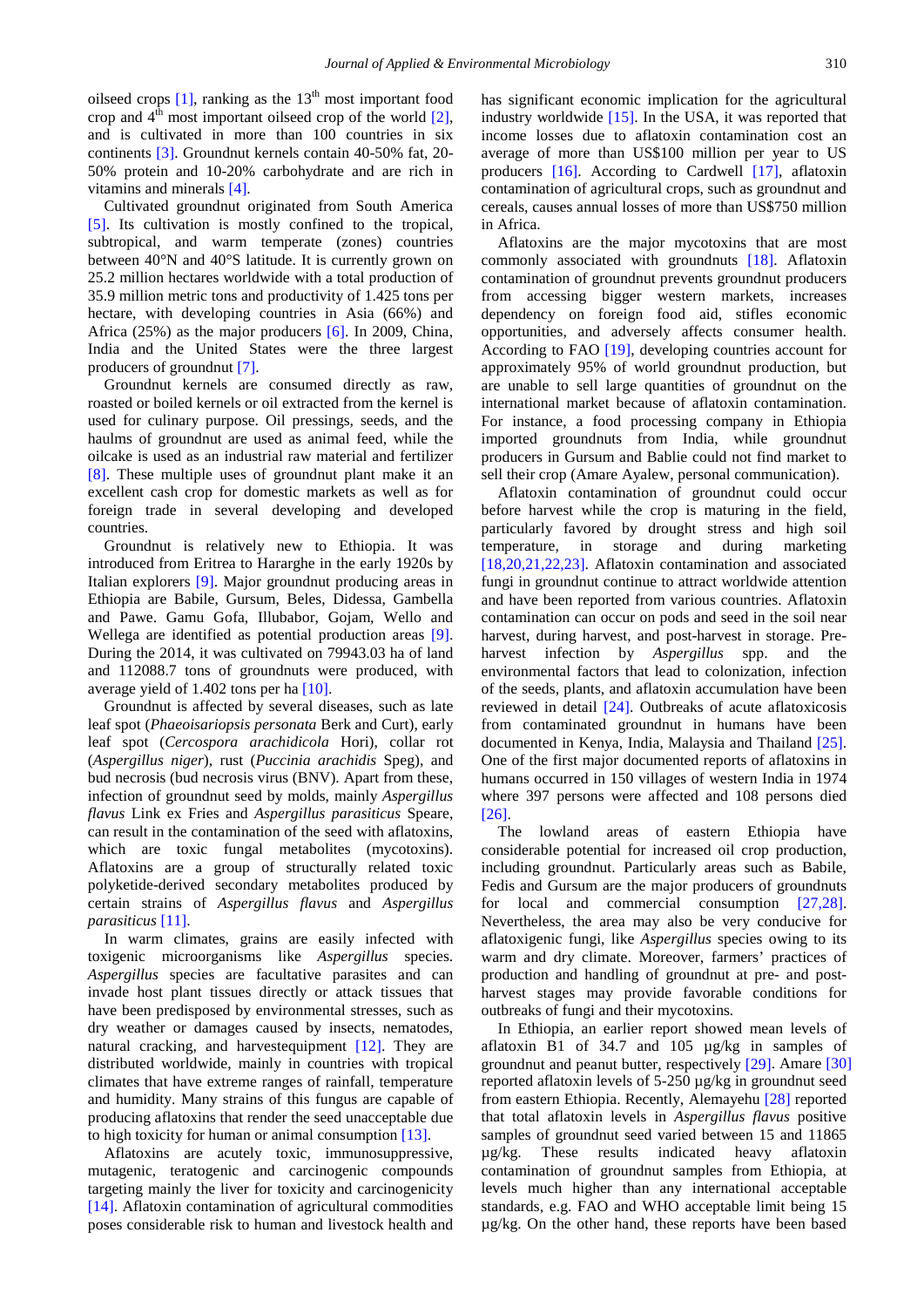on limited single-season survey of market samples and there is a need to extend the database both spatially and temporarily to get conclusive evidence on the level of contamination.

Information on aflatoxigenic fungi in Ethiopia is likewise limited and further studies are warranted. Such studies would be more meaningful if they address the entire groundnut value chain covering major nodes from production through storage to consumption (marketing), since they could support decisions on targeting major points of aflatoxin contamination.

Although groundnut has a huge potential as a cash crop to improve livelihoods of farmers and traders in various parts of Ethiopia, its market is declining and export of the crop has come to a standstill. This is due to aflatoxin contamination of the crop and the difficulty of meeting tolerance limits by importers and food processors, leading to rejection of the crop and reduction in market demand. Aflatoxin contamination is both a pre-harvest and postharvest problem. It can occur during all stages along the groundnut value chain unless the fungus is inactivated before chances of multiplication and re-invasion. Information on aflatoxin contamination of groundnut and the associated fungi in Ethiopia is scanty, confined to limited market samples, and does not particularly address the situation at harvest. Moreover, despite the importance of the problem, there are no recommended research findings for aflatoxigenic fungi management in Ethiopia. Therefore, the present study was conducted with the specific objective to determine the levels of infection of groundnut seed by *Aspergillus* species along the groundnut value chain in different agro-ecological zones of eastern Ethiopia.

# **2. Materials and Methods**

## **2.1. Description of the Study Area**

The study dealt with field work (field survey, groundnut sampling, and groundnut varietal resistance evaluation) and laboratory characterization. The field work was conducted in major groundnut growing areas (Babile, Gursum and Fedis Districts) of East Hararghe

Zone, Oromia Regional State, eastern Ethiopia in 2014 crop season. The areas were selected purposively as they represent the bulk of groundnut production in Ethiopia [\[31\].](#page-7-24) These areas have high potentials for rain-fed groundnut production nationally. The study areas are described in Ephrem Guchi *et al*. [\[32\].](#page-7-25)

## **2.2. Description of Groundnut Value Chain in Eastern Ethiopia**

The groundnut value chain in Eastern Ethiopia comprised farmers, and traders (wholesalers and retailers); rural, urban and semi-urban markets, and consumers. Descriptions of groundnut value chain in eastern Ethiopia are described in Ephrem Guchi *et al*[. \[32\].](#page-7-25)

Groundnut sampling along each segment of the groundnut value chain is described in the following subsections.

### **2.3. Sampling**

Samples were collected along the groundnut value chain in the three districts (Babile, Fedis and Gursum). Accordingly, samples were drawn from farmers' fields at groundnut harvest, from farmers' stores, from traders (both wholesalers and retailers as well as from rural and urban markets). Hence, a total of 210 samples were collected from the various groundnut seed sources.

Composite seed samples consisted of 1 kg each comprising five sub-samples drawn from different parts of the groundnut lot. The samples were placed in cloth bags to allow air circulation that reduced condensation and limited fungal growth after sampling until analyses. Samples were properly labeled and relevant information on the locality, GPS coordinates altitude, cultivar, date of sampling, date of harvest, type and duration of storage were recorded. Seed moisture content was measured at the time of sampling using electronic seed moisture meter. Samples were transported on the same day to Plant Pathology Laboratory, Haramaya University, and were maintained at about 4 °C until laboratory analyses.

#### **2.3.1. Sampling from farmers' fields and storage**

<span id="page-2-0"></span>

| Table 1. Description of Groundhut seed Samphing Site in Five Agro-ecologies of Eastern Ethiopia |                     |              |                      |                |                 |              |  |  |  |  |  |
|-------------------------------------------------------------------------------------------------|---------------------|--------------|----------------------|----------------|-----------------|--------------|--|--|--|--|--|
| <b>District</b>                                                                                 | Name of site        | Altitude (m) | $TM$ ( $^{\circ}C$ ) | Rain fall (mm) | Cropping system | Agro-ecology |  |  |  |  |  |
| Babile                                                                                          | <b>Shek Hussien</b> | 1401         | 18-27                | <,900          | <b>LCR</b>      | <b>LLD</b>   |  |  |  |  |  |
| Babile                                                                                          | ShekAbdi            | 1419         | 18-27                | <,900          | <b>LLR</b>      | <b>LLD</b>   |  |  |  |  |  |
| Babile                                                                                          | Kito                | 1420         | 18-21                | <900           | <b>LLR</b>      | LLD.         |  |  |  |  |  |
| Babile                                                                                          | Iffa                | 1431         | 18-27                | <,900          | <b>LCR</b>      | <b>LLM</b>   |  |  |  |  |  |
| Babile                                                                                          | Ausharif            | 1431         | 18-27                | <,900          | <b>LCR</b>      | LLM          |  |  |  |  |  |
| Babile                                                                                          | Shekusman           | 1431         | 18-27                | <,900          | <b>LCR</b>      | LLM          |  |  |  |  |  |
| Fedis                                                                                           | Umer Kulle-1        | 1483         | 18-24                | 650-900        | IC              | <b>MLD</b>   |  |  |  |  |  |
| Fedis                                                                                           | Umer Kulle-2        | 1497         | 18-24                | 650-900        | IC              | MLD.         |  |  |  |  |  |
| Fedis                                                                                           | Hussien             | 1581         | 18-21                | 650-900        | IC              | <b>MLD</b>   |  |  |  |  |  |
| Fedis                                                                                           | Tuka Kanesa         | 1710         | 18-21                | $900 - 1000$   | IC              | <b>MLM</b>   |  |  |  |  |  |
| Fedis                                                                                           | Ido Basso-1         | 1841         | $18-20$              | 900-1000       | IC              | <b>MLM</b>   |  |  |  |  |  |
| Fedis                                                                                           | Ido Basso-2         | 1899         | 18-20                | 900-1000       | IC              | <b>MLM</b>   |  |  |  |  |  |
| Gursum                                                                                          | Audal               | 2201         | 18-20                | >1000          | <b>LLR</b>      | HLH          |  |  |  |  |  |
| Gursum                                                                                          | Oda Oromia          | 2509         | $14 - 18$            | >1000          | <b>LLR</b>      | HLH          |  |  |  |  |  |
| Gursum                                                                                          | Kassa Oromia        | 2525         | $14 - 18$            | >1000          | <b>LLR</b>      | HLH          |  |  |  |  |  |

**Table 1. Description of Groundnut Seed Sampling Site in Five Agro-ecologies of Eastern Ethiopia**

\*LCR=Legume-cereal rotation, LLR=Legume-Legume rotation, IC=Intercropping with cereals, FLR=Fallow-legume rotation

\*LLD=Lowland dry moist, LLM=Lowland moist, MLD=Midland dry moist, MLM=Midland moist, HLH=Highland humid

Groundnut samples from farmers were collected from three representative locations of five agro-ecological zones (AEZs) that had been selected from three districts, namely Babile, Fedis and Gursum districts in eastern

Ethiopia [\(Table 1\)](#page-2-0). The AEZs were determined based on altitude, mean annual rainfall, and temperature as well as the probability of successfully growing the main crops of the zone [\[8,33,34\].](#page-7-5) Accordingly, low-land dry (LLD)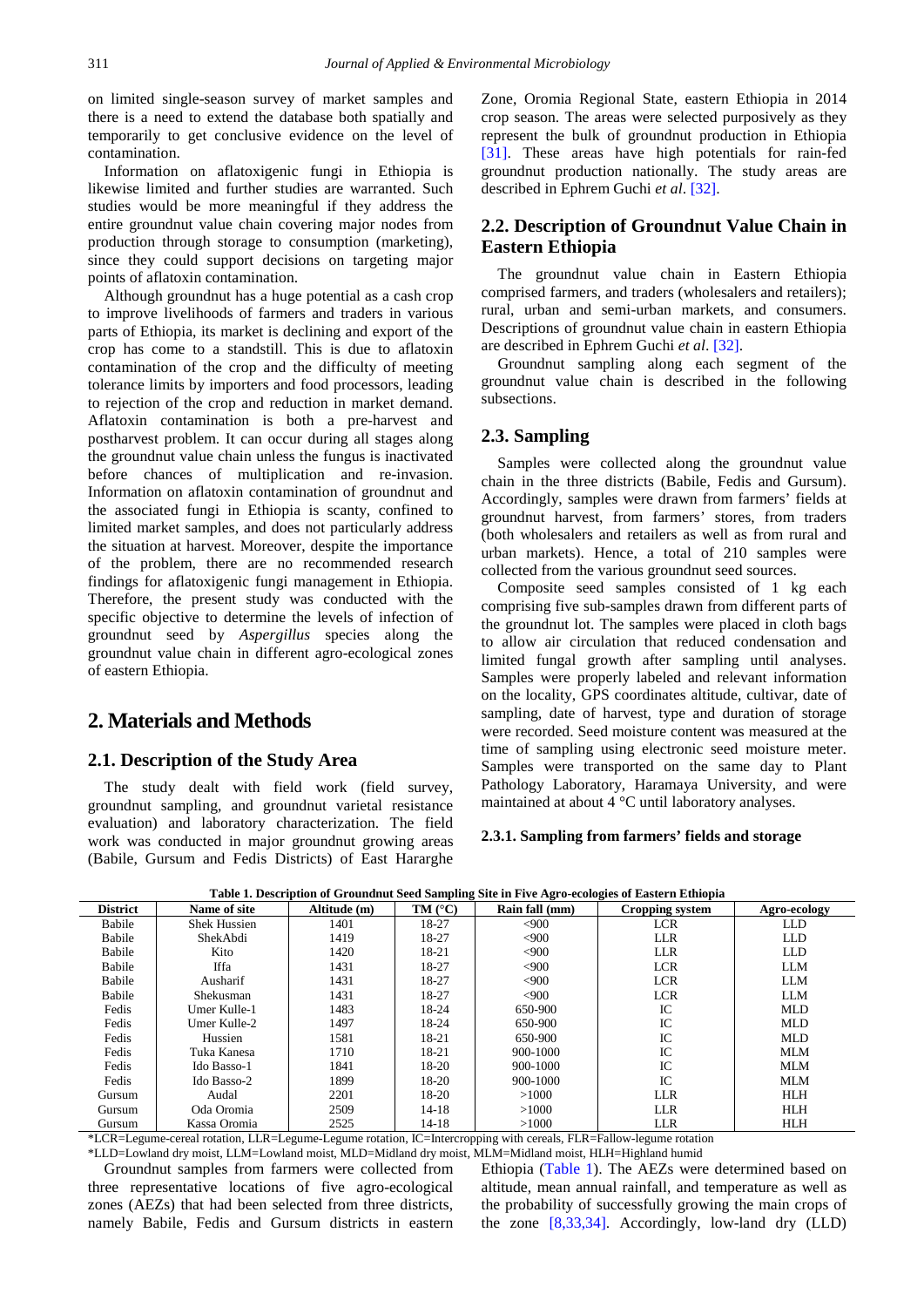(Shek Hussien, Shek Abdi and Kito, from Babile), lowland moist (LLM) (Iffa, Ausherif, and Shekusman, from Babile), mid-land dry (MLD) (Umer Kulle-1, Umer Kulle-2 and Hussien, from Fedis), mid-land moist (MLM) (Tuka Kenisa, Ido Basso-1 and Ido Basso-2, from Fedis), and high-land humid (HLH) (Audal, Oda Oromia and Kassa Oromia, from Gursum) were selected [\(Table 1\)](#page-2-0).

In each site groundnut samples were collected from three farmers' fields at harvest and the same number of samples were collected  $4 - 6$  months later from farmers' storage. Farmers' fields 5-10 km apart from each other, depending on the availability of groundnut, were sampled within each locality. So far as possible, the storage samples were taken from the same groundnut lots as those used for sampling at harvest.

A total of 150 farmers' groundnut samples were collected, i.e., 75 groundnut samples (5 AEZs x 3 sites x 5 samples) were collected from farmer's fields at harvest and 75 samples were collected from farmers' stores.

#### **2.3.2. Sampling from Traders and Marketing Cooperatives**

A total of 30 groundnut samples were collected from retailers', i.e. 10 samples from each district. These samples were collected  $4 - 6$  months after harvest parallel to farmers' storage samples.

#### **2.3.3. Open-air Vendors**

A total of 30 samples were collected from rural, and urban and semi-urban market places. The samples consisted of ten roasted kernel samples from markets in each of the three districts.

## **2.4. Isolation and Identification of** *Aspergillus* **Species**

Hundred groundnut seeds per sample were surfacesterilized with chlorox solution (10% NAOCl) for 1 min, followed by immersion in sterile distilled water for 1 min, then placed on dichloran rose bengal chloramphenicol agar (DRBC) supplemented with 3% NaCl plates (ten kernels per plate) and incubated at 25°C for three days. Pure cultures of different outgrowing fungi were obtained by transferring fungal colonies to new DRBC plates by using sterile toothpicks, and incubating the plates for 5-7 days at 25°C. Pure cultures of each isolate were then stored at 4°C in vials containing 2.5 ml of sterile distilled water for further use.

Isolates were identified to a species level based on morphological features and descriptions used by other scholars [\[35,36,37,38\].](#page-7-26) For this purpose, isolates representing each pure culture were grown on Czapek Dox Agar at 25°C for 5-7 days. Fungal colonies that grew rapidly and produced white, yellow, yellow-brown, brown to black or shades of green, mostly consisting of adense felt of erect conidiophores were broadly classified as *Aspergillus* species, while those that produced blue spores were considered as *Pencillium* species [\[38\].](#page-7-27) Isolates with elongate sclerotia and relatively smooth conidia were considered *A. nomius* [\[35,36\].](#page-7-26) On the other hand, isolates with dark green colonies and roughconidia were considered as *A. parasiticus*. Those that produced roughbrown conidia and a brown colony on reverse side were considered *A. tamarii* [\[39\].](#page-7-28) The major distinction currently

separating *A. niger* from the other species of *Aspergillus* is the production of carbon black or very dark brown spores from biseriate phialides [\[40\].](#page-7-29) Those that showed brown colony with orange and cream reverse sides were considered *A. sojae* and *A. oryzae*, respectively [\[41\].](#page-7-30) Those, which produced conidia with smooth surface on Czapek Dox Agar and colonies typical of *A. flavus* on A. flavus and A. parasiticus Agar, were considered as *A. flavus*.

# **2.5. Frequency of Groundnut Seed Contamination**

After the initial isolation, data were recorded on the number of infected and non-infected kernels. The frequency of *Aspergillus* species in groundnut samples was determined as proportion of kernels contaminated by each fungal species to the total number of kernels plated.

### **2.6. Data Analyses**

The data were analyzed using Statistical Package for Social Studies (SPSS) Version 16 for Windows. *Aspergillus* species counts were normalized by log transformation before subjecting to analysis. Frequency (out of the total samples) of occurrence of each species and relative density of each pecies was determined. Poisson regression was used in the analysis of frequency of *Aspergillus* species.

## **3. Results and Discussion**

#### **3.1. Moisture Content of Samples**

The research results on seed moisture showed that the moisture content of samples ranged between 3 and 15%; the lowest was obtained from groundnut seed samples collected from vendors and the highest was from farmers' fields at harvest. According to Codex Alimentarius Commission, the maximum allowable moisture content in groundnut is 10% and it is known that above this maximum range can support mould growth during storage and can lead to aflatoxin contaminatio[n \[42\].](#page-7-31)

Comparison between the moisture content of groundnut seeds along actors of the value chain showed that the highest moisture contents were recorded from farmers' field samples, which was 15%, and sixty-two samples from the total seed samples were also above the maximum allowable Codex standard of moisture content (10%). Moreover, six samples from farmers' stores were above the maximum allowable Codex standard of moisture content. On the contrary, all samples from market retailers and vendors were below the maximum allowable Codex standard of moisture content. This is because samples from vendors were roasted groundnut seeds and were used directly for consumption. Overall, the moisture contents of groundnut seeds from vendors were lower than that from market retailers, farmers' stores and farmers' fields, respectively. This might imply that during storage, groundnut seeds continued to dry as long as they were stored in well-aerated and protected structures.

The present finding is consistent with the investigation by Eshetu [\[43\]](#page-7-32) who reported that the moisture content of groundnut seed samples ranged between 7 and 15%; the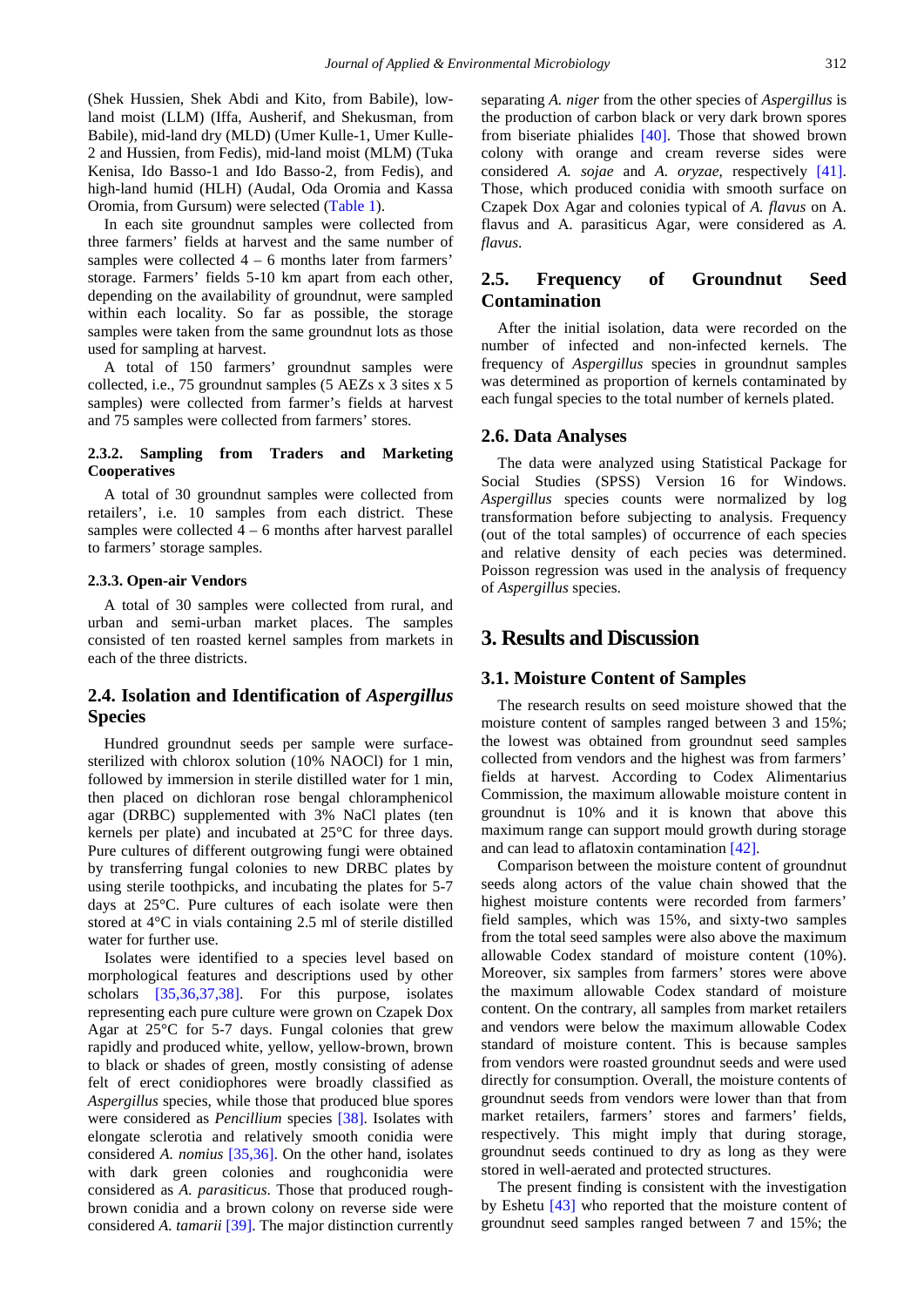lowest moisture content was obtained from Babile area where the groundnut was stored in sack for one year and the highest was from Garamuleta area where the wet groundnut was shelled from newly harvest product. Also, the current finding is comparable to the findings of Sseruwu [\[44\]](#page-7-33) who sampled groundnut seeds, from five districts in Uganda, which were stored for three to eight months, and reported moisture content of 10.5 to 14.6%. Comparison between the results of moisture contents with other reported data by Amare [\[30\]](#page-7-22) shows higher difference in the percentage of seed moisture content, which ranged between 3.0 to 6.8%. The difference could accrue from the methods employed to determine the seed moisture content, i.e. oven drying method.

## **3.2. Identification and Characterization of**  *Aspergillus* **Species from Groundnut Seeds**

To isolate the various fungal species from the infected groundnut samples, simple growth analyses made on agar plates were carried out. Several fungal species became obvious from the growth media seven days after incubation. From seven days onwards, infected samples displayed fungal species, which were obvious enough for isolation, identification and characterization using identification keys.

Five different *Aspergillus* species [\(Figure 1\)](#page-4-0) were associated with groundnut seed samples collected from the groundnut value chain actors in different agro-ecologies of eastern Ethiopia. One of the *Aspergillus* species identified in this study was *Aspergillus flavus.* Colonies of this species grew rapidly often at 28 to 37°C. These colonies were characterized by yellow to dark, yellowish-green pigments, consisting of a dense felt of conidiophores or mature vesicles bearing phialides over their entire surface [\[45\].](#page-7-34) The colony of *A. flavus* was velvety, yellow to green or the old colony turned to brown mould with golden to reddish-brown on the reverse. The conidiophores were variable in length; walls of *A. flavus* conidia were smooth to finely roughened or moderately roughened, pitted and spiny. These observations were consistent with the findings of Abdi and Alemayehu [\[46\]](#page-7-35) who reported *A. flavus* colonies as being initially yellow, turning to yellow-green or olive-green with age and appearing darkgreen with smooth shape and some having radial wrinkles.

Another species isolated from the collected groundnut samples was *Aspergillus niger*. The major distinction currently separating *A. niger* from the other species of *Aspergillus* is the production of carbon black or dark brown spores of biseriate phialides [\[40\].](#page-7-29) The current study also confirmed the production of black or brown-black conidia by this species. On Czapek dox agar, colonies consist of a compact white or yellow basal felt covered by a dense layer of dark-brown to black conidial heads. Conidial heads are large (up to 3 mm x 15-20 um in diameter), globose, dark brown, becoming radiate and tending to split into several loose columns with age. Conidiophores are smooth-walled, hyaline or turning dark towards the vesicle. Conidial heads are biseriate with the phialides borne on brown, often septate metulae. Conidia are globose to subglobose (3.5-5.0 um in diameter), dark brown to black and rough-walled.

*Aspergillus parasiticus* was the third *Aspergillus* species isolated from groundnut samples collected from groundnut value chain actors. Colonies representing this species also grew fast on CZDA at 25 and 37°C producing dark-green and rough conidia 5-7 days after incubation. A similar study by Peterson [\[47\]](#page-7-36) distinguished *A. parasiticus* from *A. flavus* by its typically dark-green color on CZDA. *A. parasiticus* had dark-green colonies with a diameter of between 24–36 mm, was predominantly uniseriate or uniseriate with 20% biseriate and had rough conidia.

The fourth *Aspergillus* species identified in the current work, *A. ochraceus*, produced yellow-gold conidia [\[48\].](#page-7-37) Historically, the *A. ochraceus* group has embraced Aspergilli with biseriate sterigmata and heads of yellow or ochraceus conidia that are small, thin-walled, and smooth or nearly so according to Raper and Fennell [\[40\].](#page-7-29) The *A. ochraceus* was characterized particularly by its pale yellow conidial heads, orange-red conidiophores with coarsely roughened walls, light colored sclerotia, and salmon-pink mycelial turf on the reverse side of Czapek's Dox Agar (CZDA). Colonies of this species also produced near white to light yellow pigment and were dull yellow to dark yellow or sometimes brown on the reverse. They also had wrinkled mycelial growth [\[49\].](#page-8-0) The other species identified in the current work, *Aspergillus tamari,* had dark-brown colonies with a diameter of 2–10 mm, was uniseriate with spiky globose conidia. The reverse of *A. tamarii* was bright orange in early stages and turned to dark-brown four days after incubation. Isolates with brown to yellow-brown colonies on agar were classified as belonging to *A. tamarii*.

<span id="page-4-0"></span>

A. ochraceus

**Figure 1.** *Aspergillus* species identified from groundnut seed samples along the value chain actors

## **3.3. Frequency of Groundnut Seed Contamination**

In this study, 210 samples were collected from the groundnut value chain actors, i.e. from farmers' fields, farmers' stores, market retailers and vendors within the three districts in different agro-ecologies of eastern Ethiopia and analyzed in the laboratory to identify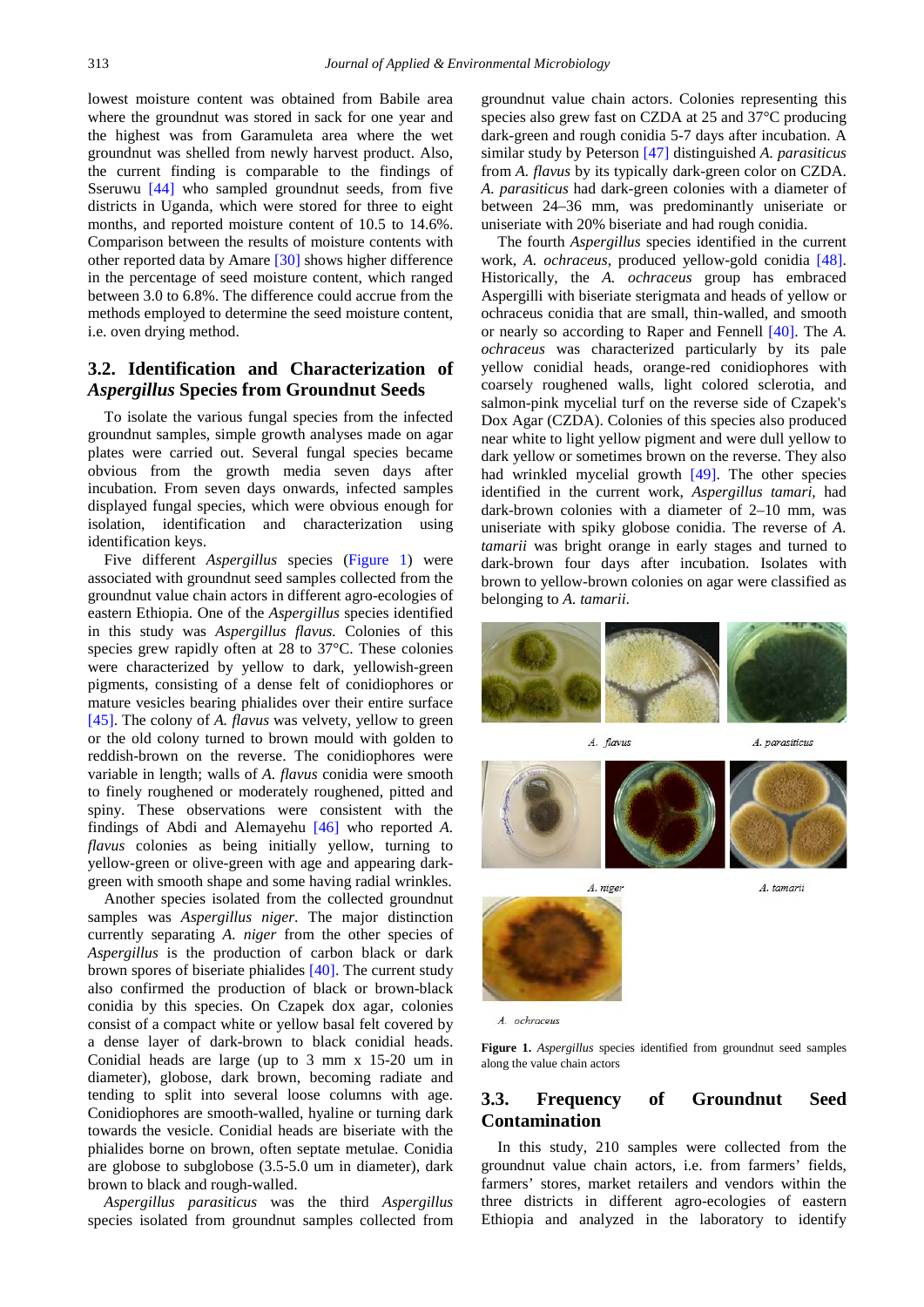*Aspergillus* species associated with the seed samples and to determine their relative frequencies.

Proportion of groundnut seed contamination by *Aspergillus* species varied from 0.5% from vendors of roasted groundnut seed samples to 85% at farmers' fields in Babile, Fedis and Gursum districts in eastern Ethiopia. Groundnut samples collected from farmers' storehouses had the second highest (80%) seed contamination, whereas groundnut samples collected from that of market retailers had 60% contamination. The finding of the present study is in agreement with the findings of Abdi and Alemayehu [\[46\]](#page-7-35) who reported that groundnut samples collected from farmers' fields and farmers' store houses in Babile and Gursum districts had 80 and 70% kernel contamination, respectively, by *Aspergillus* species.



**Figure 2.** Proportion of groundnut seeds infected with *Aspergillus* species along the value chain in eastern Ethiopia in  $2014$  (N= 210)

**Table 2. Frequency of** *Aspergillus* **species isolated from groundnut seeds along the value chain actors in different agro-ecologies of eastern Ethiopia in 2014** 

<span id="page-5-0"></span>

|           |              |                | Percent seed infection |                 |           |         |         |  |
|-----------|--------------|----------------|------------------------|-----------------|-----------|---------|---------|--|
| Distri-ct | Agro-ecology | Fungal species |                        | Farmers' Stores | Retailers | Vendors |         |  |
|           |              |                | Farmers' Fields        |                 |           | Raw     | Roasted |  |
| Babile    | <b>LLD</b>   | A. flavus      | 22.05                  | 30.02           | 27.05     | 20.25   | 0.00    |  |
|           |              | A. niger       | 40.25                  | 36.75           | 30.25     | 23.05   | 0.00    |  |
|           |              | A. parasiticus | 15.05                  | 8.05            | 6.05      | 5.27    | 0.00    |  |
|           |              | A. ochraceus   | 10.07                  | 10.07           | 9.25      | 3.16    | 0.00    |  |
|           |              | A. tamari      | 2.05                   | 0.00            | 0.00      | 0.00    | 0.00    |  |
|           | <b>LLM</b>   | A. flavus      | 27.65                  | 20.77           | 16.01     | 17.75   | 0.00    |  |
|           |              | A. niger       | 23.83                  | 20.25           | 14.75     | 12.03   | 0.00    |  |
|           |              | A. parasiticus | 20.22                  | 19.74           | 12.22     | 11.05   | 0.00    |  |
|           |              | A. ochraceus   | 22.11                  | 21.25           | 18.23     | 9.75    | 0.00    |  |
|           |              | A. tamari      | 4.99                   | 3.95            | 4.18      | 2.01    | 0.00    |  |
| Fedis     | <b>MLD</b>   | A. flavus      | 32.55                  | 33.04           | 30.15     | 20.84   | 0.00    |  |
|           |              | A. niger       | 48.11                  | 44.13           | 42.16     | 25.01   | 0.00    |  |
|           |              | A. parasiticus | 11.75                  | 9.25            | 8.25      | 2.07    | 0.00    |  |
|           |              | A. ochraceus   | 10.32                  | 12.45           | 8.75      | 3.12    | 0.00    |  |
|           |              | A. tamari      | 6.00                   | 2.00            | 0.00      | 0.00    | 0.00    |  |
|           | <b>MLM</b>   | A. flavus      | 49.05                  | 42.14           | 35.21     | 30.27   | 0.00    |  |
|           |              | A. niger       | 35.80                  | 41.25           | 40.00     | 27.32   | 0.00    |  |
|           |              | A. parasiticus | 11.09                  | 8.31            | 7.05      | 3.00    | 0.00    |  |
|           |              | A. ochraceus   | 10.75                  | 8.50            | 7.09      | 5.03    | 0.00    |  |
|           |              | A. tamari      | 12.00                  | 11.00           | 9.06      | 4.00    | 0.00    |  |
| Gursum    | <b>HLH</b>   | A. flavus      | 45.27                  | 39.13           | 32.25     | 20.19   | 0.00    |  |
|           |              | A. niger       | 30.45                  | 32.34           | 30.14     | 19.27   | 0.00    |  |
|           |              | A. parasiticus | 23.46                  | 11.75           | 3.09      | 6.17    | 0.00    |  |
|           |              | A. ochraceus   | 1.65                   | 6.45            | 2.05      | 0.00    | 0.00    |  |
|           |              | A. tamari      | 0.00                   | 0.00            | 0.00      | 0.00    | 0.00    |  |

The frequency of *Aspergillus* species isolated from the groundnut seed samples along the groundnut value chain actors has been analyzed and presented for different agroecologies in the current study [\(Table 2\)](#page-5-0). Five different *Aspergillus* species were identified from 210 groundnut seed samples along the groundnut value chain actors. Of the several *Aspergillus* species identified from the groundnut seed samples, *A. flavus* and *A. niger* were the most prevalent mycotoxigenic fungi across the farmers' fields, farmers' stores, market retailers and vendors in Babile, Fedis and Gursum districts in the five agroecological zones of eastern Ethiopia. However, *A. parasiticus, A. ochraceus*, and *A. tamarii* occurred rarely in association with the groundnut seed samples.

The frequency of occurrence of *A. flavus* and *A. niger*  was the highest from farmers' fields in Fedis districts in mid-land moist agro-ecological zones and the least was from roasted groundnut seed samples of vendors in Babile, Fedis and Gursum districts in five agro-ecological zones such as low-land dry (LLD), low-land moist (LLM), midland dry (MLD), mid-land moist (MLM), and high-land humid (HLH). The percentage frequency of the five

identified *Aspergillus* species in this study was almost nil from roasted groundnut seed samples of vendors in the five agro-ecological zones. This was because roasting kills aflatoxin producing-fungi and hence groundnut seed roasting processes would reduce the risk of aflatoxigenic fungi contamination. The present finding is in agreement with previous studies by Govrama and Bullar [\[45\]](#page-7-34) who reported that groundnut seed roasting processes reduced the risk of aflatoxigenic fungi contamination. The current study revealed that there was higher risk of exposure to aflatoxigenic fungi through raw than roasted groundnuts. Roasting is one of the effective physical methods to remove or reduce aflatoxin content in foodstuff, therefore, this will reduce possible health risks associated with aflatoxin to the consumers. In another experiment, Eshetu [\[43\]](#page-7-32) reported the most frequent occurrence of *Aspergillus* species (*A. flavus, A. niger* and other Aspergilli) in wet shelled one year stored peanut sample from Gursum district of Hararghe region in East Ethiopia.

From among the *Aspergillus* species isolated in the current study, *A. flavus* and *A. niger* were more prevalent species infecting groundnut samples collected from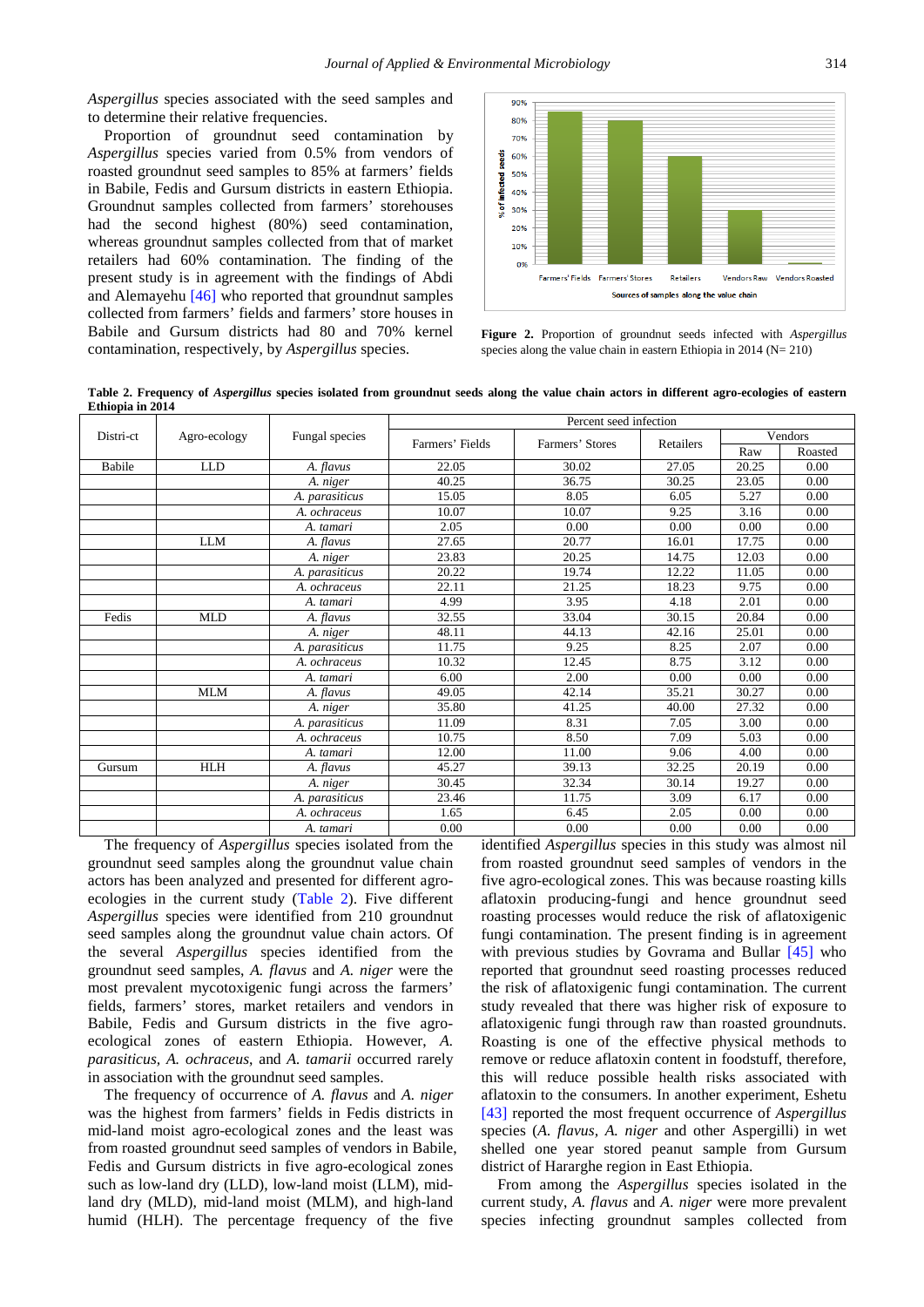farmers' fields than from farmers' stores, market retailers and vendors in the five agro-ecologies of eastern Ethiopia. The current results are in agreement with the study by Pitt and Hocking [\[50\]](#page-8-1) who indicated that *Aspergillus* species were more prevalent in the field and stored foods than in the markets. These two species were isolated at a rate of 22.05-49.05% (*A. flavus*) and 23.83-48.11% (*A. niger*). Their relative dominance in number of *A. flavus* and *A. niger* isolates from the total fungi was 23 and 22%, respectively.

Groundnut seed samples along the value chain actors were also moderately infected by *A. parasiticus* (0.00- 15.05%), *A. ochraceus* (0-22.11%) and *A. tamarii* (0- 12.00%). The isolation frequency of *A. parasiticus, A. ochraceus* and *A. tamarii* was not consistently high or low in any of the seed samples from the various collection sites (farmers' fields, farmers' stores, market retailers and vendors). When agro-ecological zones were compared, the frequency of occurrence of *A. flavus* and *A. niger* identified in the current study was highest in mid-land moist zone and lowest in the low-land dry zone. The high temperature and periodic drought prevalent in mid-land moist zone could be ascribed to the higher levels of *A. flavus* and *A. niger* in that climate. In addition, unfavorable drying and storage practices might aggravate the problem. Moreover, the environmental conditions, especially temperature, relative humidity and/or moisture prevailing in the mid-land moist zone, might be responsible for this established trend. Moreover, the reason that *A. flavus* and *A. niger* was high in farmers' fields was that the sources of inocula are sporogenic sclerotia, conidia and mycelia that over-winter in plant debris and the farmers' fields was repeatedly cropped to groundnut since it is the main groundnut production areas nationally in Eastern Ethiopia, so that conidia from sporogenic sclerotia are the primary source of *A. flavus* and *A. niger* inocula.

*Aspergillus* species were commonly found in stored grain or food and could produce aflatoxins [\[51\].](#page-8-2) Abdela [\[52\]](#page-8-3) showed that *Aspergillus niger* and *Aspergillus flavus* were isolated from all samples of investigated peanut in the Sudan; *A. niger* occurred in 29–60% and *A. flavus* in 4–52% of the kernels. *Fusarium oxysporum*, *A. niger, R. bataticola* and *S. rolfsii* were the predominant species of fungi associated with diseased plants indicating the involvement of these fungi in pre- and post-emergence death of groundnut plants in Babile district [\[53,54\].](#page-8-4)

# **4. Conclusion**

Groundnut is an important cash crop for domestic markets as well as for foreign trade in several developing and developed countries. It is one of the most important cash crops in eastern Ethiopia too and its production is constrained by *Aspergillus* species*,* which cause quantitative losses and produce highly toxic and carcinogenic chemical substances known as aflatoxins.

In this current study, 210 groundnut seed samples were collected from farmers' fields, farmers' stores, market retailers and vendors in Babile, Fedis and Gursum districts, and were tested for their moisture contents and *Aspergillus*  species contamination. The seed moisture data showed that the moisture content of samples ranged between 3 and

15%; and the lowest moisture content was obtained from groundnut seed samples collected from vendors and the highest was recorded in seed samples collected from farmers' fields at harvest. According to Codex Alimentarius Commission, the maximum allowable moisture content in groundnut is 10% and above this maximum range can support mould growth during storage and aflatoxins contamination.

In the current study, five different *Aspergillus* species were associated with groundnut seed samples collected from the groundnut value chain actors in different agroecologies of eastern Ethiopia and were identified and characterized. The proportion of seed contamination by *Aspergillus* species varied from 0.5% in roasted groundnut seeds from vendors to 85% in seed samples collected from farmers' fields in Babile, Fedis and Gursum districts in eastern Ethiopia. Groundnut samples collected from farmers' store houses had the second highest (80%) seed contamination, whereas groundnut samples collected from that of market retailers had 60% contamination.

In the current study, five different *Aspergillus* species were identified from 210 groundnut seed samples along the groundnut value chain actors. Of the several *Aspergillus* species identified from the groundnut seed samples, *A. flavus* and *A. niger* were the most prevalent mycotoxigenic fungi across the farmers' fields, farmers' stores, market retailers and vendors in the five agroecological zones such as low-land dry (LLD), low-land moist (LLM), mid-land dry (MLD), mid-land moist (MLM), and high-land humid (HLH), of Babile, Fedis and Gursum districts in eastern Ethiopia. On the other hand, *A. parasiticus, A. ochraceus* and *A. tamarii* occurred rarely. The frequency of occurrence of *A. flavus* and *A. niger* was high in seed samples from farmers' fields in mid-land moist agro-ecological zones of Fedis district and the least was in roasted groundnut seed samples obtained from vendors in all the five agro-ecological zones of Babile, Fedis and Gursum districts.

In conclusion, *A. flavus* and *A. niger* were the most dominant species infecting groundnuts in eastern Ethiopia. These two species were isolated at a rate of 22.05-49.05% (*A. flavus*) and 23.83-48.11% (*A. niger*). Their relative dominance in number of isolates from the total fungal population was 23 and 22%, respectively.

# **Acknowledgments**

Financial assistance to this project was obtained from Ministry of Education Ethiopia, Grant no. 6679/2013. We acknowledge technical assistance, W/o Haymanot, W/o Marta, W/o Yegile and W/o Addis from Plant Pathology laboratory section staff of Haramaya University.

## **References**

- <span id="page-6-0"></span>[1] Dwivedi, S.L., Crouch, J.H., Nigam, S.N., Ferguson, M.E. and Paterson, A.H. 2003. Molecular breeding of groundnut for enhanced productivity and food security in the semi-arid tropics: Opportunities and challenges. *Adv. Agro.* 80: 153-221.
- <span id="page-6-1"></span>[2] Surendranatha, E. C., Sudhakar, C. and Eswara, N. P. 2011. Aflatoxin contamination in groundnut induced by aspergillus flavustype fungi: a critical review. *Int. J. App. Biol. and Pharm. Technol.* 2: 2.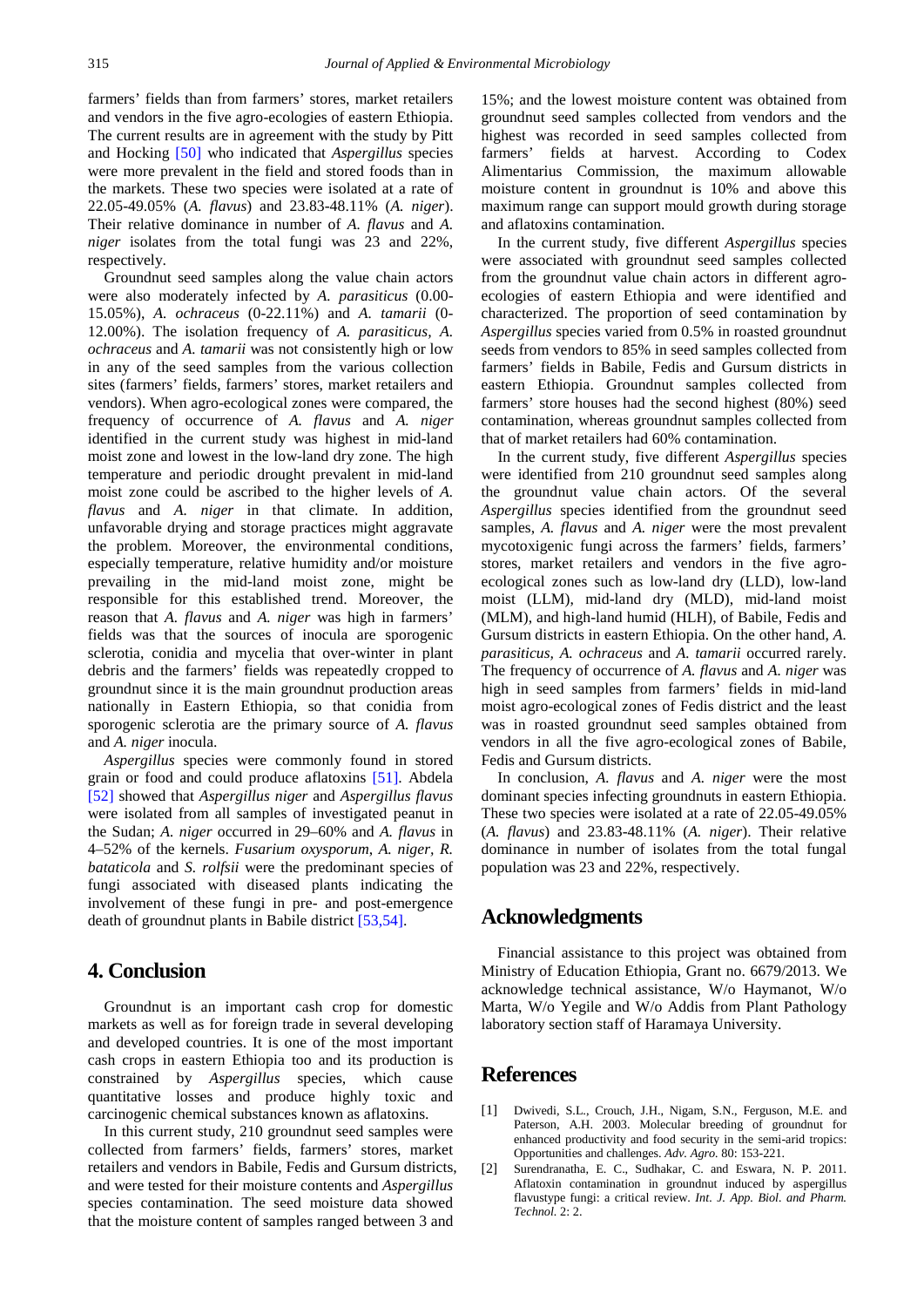- <span id="page-7-0"></span>[3] Sharma, K. K. and Mathur, B. P. 2006. Peanut (*Arachis hypogaea*  L.). *Meth. Mol. Biol.* 343: 347-358.
- <span id="page-7-1"></span>[4] USDA (United States Department of Agriculture). 2010. National agricultural (http://www.nal.usda.gov/fnic/foodcomp/cgi-bin/list\_nut\_edit.pl) (Accessed on July 5, 2011).
- <span id="page-7-2"></span>[5] Weiss, E.A. 2000. Oil Seed Crops. 2<sup>nd</sup> edition. Blackwell Science Ltd., Oxford, London, BerlinCarlton, Paris. 31-36 pp.
- <span id="page-7-3"></span>[6] FAO (Food and Agriculture Organization) Statistical Database. 2006. (http://faostat.fao.org/faostat/). (Last updated: 24<sup>th</sup> April 2006).
- <span id="page-7-4"></span>[7] USDA-FAS (United States Department of Agriculture-Foreign Agricultural Service). 2010. Peanut Area, Yield, and Production. Table 13. Source: www.fas.usda.gov (Accessed: 2/14/2010).
- <span id="page-7-5"></span>[8] Ayele, A. 2010. Evaluation of symbiotic effectiveness of rhizobia (Bradyrhizobium spp.) with groundnut (Arachis hypogaea L.) in Eastern Hararghe zone of Oromiya regional state, Ethiopia. M.Sc thesis, Haromaya University, Haromaya. 121p.
- <span id="page-7-6"></span>[9] Daniel, E. 2009. Groundnut research. pp. 1-3. *In: Presentation for Workshop, Werer Agricultural Research Center, Ethiopia.*
- <span id="page-7-7"></span>[10] CSA (Central Statistical Authority) of the Federal Democratic Republic of Ethiopia, Central Agricultural Census Commission. 2014. Ethiopian agricultural sample enumeration, 2014 (2006 E.C), Statistical Report on area and production of Crops, Volume I, Addis Ababa.
- <span id="page-7-8"></span>[11] Waliyar, F., Craufurd, P., Padmaja, K.V., Reddy, R.K., Reddy, S.V., Nigam, S.N. and Kumar, P.L. 2006. Effect of soil application of lime, crop residue and biocontrol agents on preharvest *Aspergillus flavus* infection and aflatoxin contamination in groundnut. pp. 45. *In: International Conference on Groundnut Aflatoxin Management and Genomics*, 5-10 November 2006, Gungdon Hotel, Guangzhou, China.
- <span id="page-7-9"></span>[12] Pettit, R.E. and Taber, R.A. 1968. Factors influencing aflatoxin accumulation in peanut ker nels and the associated mycoflora. *App. Microbiol.* 16: 1230-1234.
- <span id="page-7-10"></span>[13] Reddy, L.J., Nigam, S.N., Moss, J.P., Singh, A.K., Subrahmanyam, P., McDonald, D. and Reddy, A.G.S. 1996. Registration of ICGV86699 peanut germplasm line with multiple disease and insect resistance. *Crop Sci.* 36: 821.
- <span id="page-7-11"></span>[14] Peraica, M., Radic, B., Lucic, A. and Pavlovic, M. 1999. Diseases caused by molds in humans. Bulletins of the World Health Organization. (http://www.moldsurvivor.com/diseases\_caused\_by\_molds\_in\_hu

ma.html) (Accessed on July 30, 2012).

- <span id="page-7-12"></span>[15] Richard, J.L. and Payne, G.A. 2003. Mycotoxins in plant, animal, and human systems. Task Force Report No. 139. Council for Agricultural Science and Technology (CAST).
- <span id="page-7-13"></span>[16] Coulibaly, O., Hell, K., Bandyopadhyay, R., Hounkponou, S. and Leslie, J.F. 2008. Mycotoxins: detection methods, management, public health and agricultural trade, Published by CAB International, ISBN 9781845930820.
- <span id="page-7-14"></span>[17] Cardwell, K.F., Desjardins, D. and Henry, S.H. 2004. The cost of achieving food security and food quality. (http://www.apsnet.org/online/festure/mycotoxin/top.html) (Accessed on July 1, 2012).
- <span id="page-7-15"></span>[18] Dohlman, E. 2003. Mycotoxin hazards and regulations: Impacts on food and animal feed crop trade, International trade and food safety: Economic theory and case studies, Jean Buzby (ed.), Agricultural Economic Report 828. USDA, ERS.
- <span id="page-7-16"></span>[19] FAO (Food and Agriculture Organization). 2002. Food and Agricultural Statistics. Rome, Italy. pp. 27-44.
- [20] Lisker, N. and Lillehoj, E.B. 1991. Prevention of mycotoxin contamination (principally aflatoxins and *Fusarium* toxins) at the preharvest stage. pp. 689-719, *In*: Mycotoxins and animal foods. J.E. Smith and R.S. Henderson (eds.), CRC Press, Boca Raton, FL, USA.
- [21] Hell, K., Cardwell, K.F., Setamou, M. and Poehling, H.M. 2000. The influence of storage practices on aflatoxin contamination in maize in four agroecological zones of Benin, West Africa. *J. Stored Products Res.* 36: 365-382.
- [22] Schatzki, T. F. and Haddon, W. F. 2002. Rapid, non-destructive selection of peanuts for high aflatoxin content by soaking and tandem mass spectrometry. *J. Agri. and Food Chem.*  $50(10)$ : 3062-3069.
- [23] Kaaya, A.N. and Kyamuhangire, W. 2006. The effect of storage time and agroecological zone on mould incidence and aflatoxin contamination of maize from traders in Uganda. *Int. J. Food Microbiol.* 110: 217-223.
- <span id="page-7-17"></span>[24] Payne, G.A. 1998. Process of contamination by aflatoxinproducing fungi and their impact on crops. pp. 279-300, *In*: *Mycotoxins in Agriculture and Food Safety.* K. K. Sinha and D. Bhatnagar (eds.), Marcel Decker Inc, New York.
- <span id="page-7-18"></span>[25] CAST (Council for Agricultural Science and Technology). 2003. Mycotoxins: Risk in plant, animal, and human systems. Task Force Report No. 139. Arnes, L4.
- <span id="page-7-19"></span>[26] Krishnamachari, K.A., Nagaarajan, V., Bhat, R.V. and Tilak, T.B. 1975. Hepatitis due to aflatoxicosis-an outbreak in Western India. *Lancet.* 305: 1061-1063.
- <span id="page-7-20"></span>[27] Getnet, A. and Nugussie, A. 1991. Production and research on oil seeds in Ethiopia. Proceedings of the first national oil seeds workshop in Ethiopia, 3-5 December. Institute of Agricultural Research. Addis Ababa, Ethiopia. p. 312.
- <span id="page-7-23"></span>[28] Alemayehu, C., Abdi, M., Amare, A. and Helge, S. 2012. Natural occurrence of aflatoxins in groundnut (*Arachis hypogaea* L.) from eastern Ethiopia. *Food Cont.* 30: 602-605.
- <span id="page-7-21"></span>[29] Bisrat, A. and Gebre, P. 1981. A preliminary study on the aflatoxin content of selected Ethiopian food. *Eth. Med. J.*, 19: 47- 52.
- <span id="page-7-22"></span>[30] Amare, A., Dawit, A. and Mengistu, H. 1995. Mycoflora, aflatoxins and resistance of groundnut cultivars' from Eastern Ethiopia. *SINET: Eth. J. Sci.* 18: 117-131.
- <span id="page-7-24"></span>[31] Alemaw, G. and Alemayehu, N. 1991. Production and research on oil seeds in Ethiopia. *In:* Proceedings of the first national oil seeds workshop in Ethiopia, 5 December (pp. 312). Addis Ababa, Ethiopia: Institute of Agricultural Research.
- <span id="page-7-25"></span>[32] Ephrem, G., Amare, A., Mashilla, D., Mengistu, K., Belachew, A. and Chemeda, F. 2014. Stakeholders' Awareness and Knowledge about Aflatoxin Contamination of Groundnut (*Arachis hypogaea* L.) and Associated Factors in Eastern Ethiopia. *Asian Pac. J. Trop. Biomed*. 4 (1): 930-937.
- [33] Ngugi, H.K., King, S.B., Abayo, G.O. and Reddy, Y.V.R. 2002. Prevalence, incidence, and severity of sorghum diseases in western Kenya. *Plant Dis.* 86: 65-70.
- [34] Alemayehu, M. and Reynolds, S.G. 2006. Country pasture/forage resource profiles. Addis Ababa, Ethiopia.
- <span id="page-7-26"></span>[35] Cotty, P.J. 1994. Comparison of four groups for the isolation of A. flavus group fungi. *Mycopathol.* 125: 157-162.
- [36] Egel, D.S., Cotty, P.J. and Elias, S. 1994. Relationship among isolates of Aspergillus section Falvi that vary in aflatoxin production. *Phytopathol.* 84: 906-912.
- [37] Kurtzman, C.P., Horn, B.W. and Hesseltine, C.W. 1997. Aspergillus nomius, a new aflatoinproduction species related to A. flavus and A. tamarii. *Antonie Van Leeewuwenhoek,* 53: 147-158.
- <span id="page-7-27"></span>[38] Okuda, T., Klich, M.A., Seifert, K.A. and Ando, K. 2000. Integration of Modern taxonomic methods for Penicillium and Aspergillus Classification. Samson, R.A. and Pitt, J.I. (eds.), Hardwood Academic Publishers, Reading, UK. pp 83-100.
- <span id="page-7-28"></span>[39] Klich, M.A. 2002. Identification of common Aspergillus species. United States Department of Agriculture, Agricultural Research Service, Southern Regional Research Center, New Orleans, Louisiana. Centraal bureau voor Schimmel cultures, Utrecht.
- <span id="page-7-29"></span>[40] Raper, K.B. and Fennell, D.I. 1965. The genus Aspergillus. Williams and Wilkins, company Baltimore, Maryland. 686 p.
- <span id="page-7-30"></span>[41] Cotty, P.J. 1998. Comparison of four groups for the isolation of A. flavus group fungi. *Mycopathol.* 25: 54-63.
- <span id="page-7-31"></span>[42] Codex Alimentarius Commission. 2004. Maximum Level and Sampling plan for Total Aflatoxins in Peanuts intended for Further Processing. CODEX STAN 209-1999, *Rev*. 1.
- <span id="page-7-32"></span>[43] Eshetu, L. 2010. Aflatoxin content of peanut (*Arachis hypogaea* L.) in relation to shelling and storage practices in Ethiopian farmers. MSc Thesis, Addis Ababa University, Addis Ababa.
- <span id="page-7-33"></span>[44] Sseruwu, G. 2003. Fungal microflora causing groundnut aflarots in Uganda. MSc Thesis, Department of Crop Science, Makerere University.
- <span id="page-7-34"></span>[45] Govrama, H. and Bullar, L.B. 1995. A. flavus and A. parasiticus aflatoxigenic fungi of concern in food and feeds. A review, *J. Food Prot*. 58: 1395-1404.
- <span id="page-7-35"></span>[46] Abdi, M. and Alemayehu, C. 2014. Incidence of Aspergillus contamination of groundnut (Arachis hypogaea L.) in Eastern Ethiopia. *Afri. J. Microbiol. Res.* 8 (8): 759-765.
- <span id="page-7-36"></span>[47] Peterson, S.W., Y., Horn, B.W. and Goto, T. 2001. Aspergillus bombycis, a new aflatoxigenic species and genetic variation in its sibling species, A. nomius. *Mycologia.* 93: 639-703.
- <span id="page-7-37"></span>[48] Bartoli, A. and Maggi, O. 1978. Four new species of Aspergillus from Ivory Coast soil. *Trans Br Mycolog. Soc*. 71: 383-394.